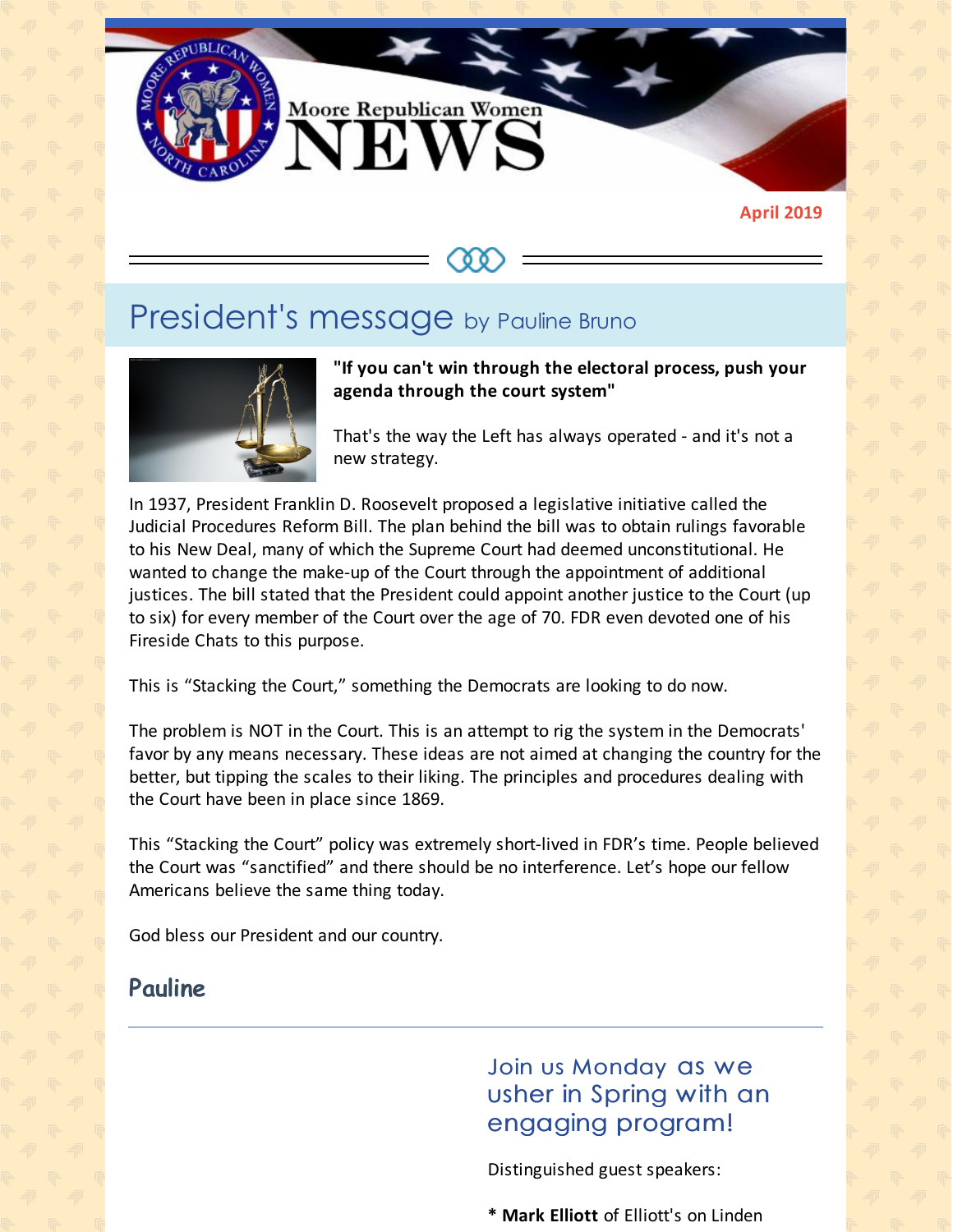

**Moore Republican Women's Luncheon April 1 | 12:00 Noon PCC Members Club**

**RSVP [now!](https://www.mrwnc.com/luncheon-reservation.html)**

**\* Judge Paul Newby**, who is running to to replace the Chief Justice on the NC Supreme Court

**\* Neal Robbins,** founder of The North State Journal, which combats the leftist papers in his region.

**TOMORROW** - March 26 - at NOON is the deadline to RSVP. Get details on speakers, menu, Caring for America **[here](https://files.constantcontact.com/30571cb6701/91daa57c-08f9-4602-bdaf-3cd1da9c9eaf.pdf)[.](https://files.constantcontact.com/30571cb6701/348b18a5-97f3-47d3-bb23-7273223bc4fc.pdf)**

### Bring names of military family members for Wreaths Across America website



Mariann Benway is creating a **Moore Republican Women's Wreaths Across America website - and you can be part of it!** One of the pages will contain the names of our family members who have served in a branch of the service.

Just **[download](https://files.constantcontact.com/30571cb6701/c25722a8-efa7-4bc4-b857-aae1dea7fbc1.pdf) this sheet** and complete it as best you can with approximate dates.

Bring your completed form to the April lunch and give it to Mariann at the Membership Table. If you are not going to be at the April lunch, call Mariann at (910) 949-3856 and give her the information. Thanks for your help.

## Where does your money go?



Wondering what MRW does with the money we raise every month? In the first quarter of 2019, we have given:

- **\$300** to 8th grade American Essay contest winner in Moore County
- **\$500** to NCFRW Caring for America Scholarship given to children of military personnel who were NC residents during time of service; child must attend an NC college
- **\$50** for goody bags distributed to local law enforcement offices and animal shelter
- **\$300** to help fund HQ building in Olmsted Village

We hope this list gives you even greater desire to participate in our raffles and other fundraising efforts!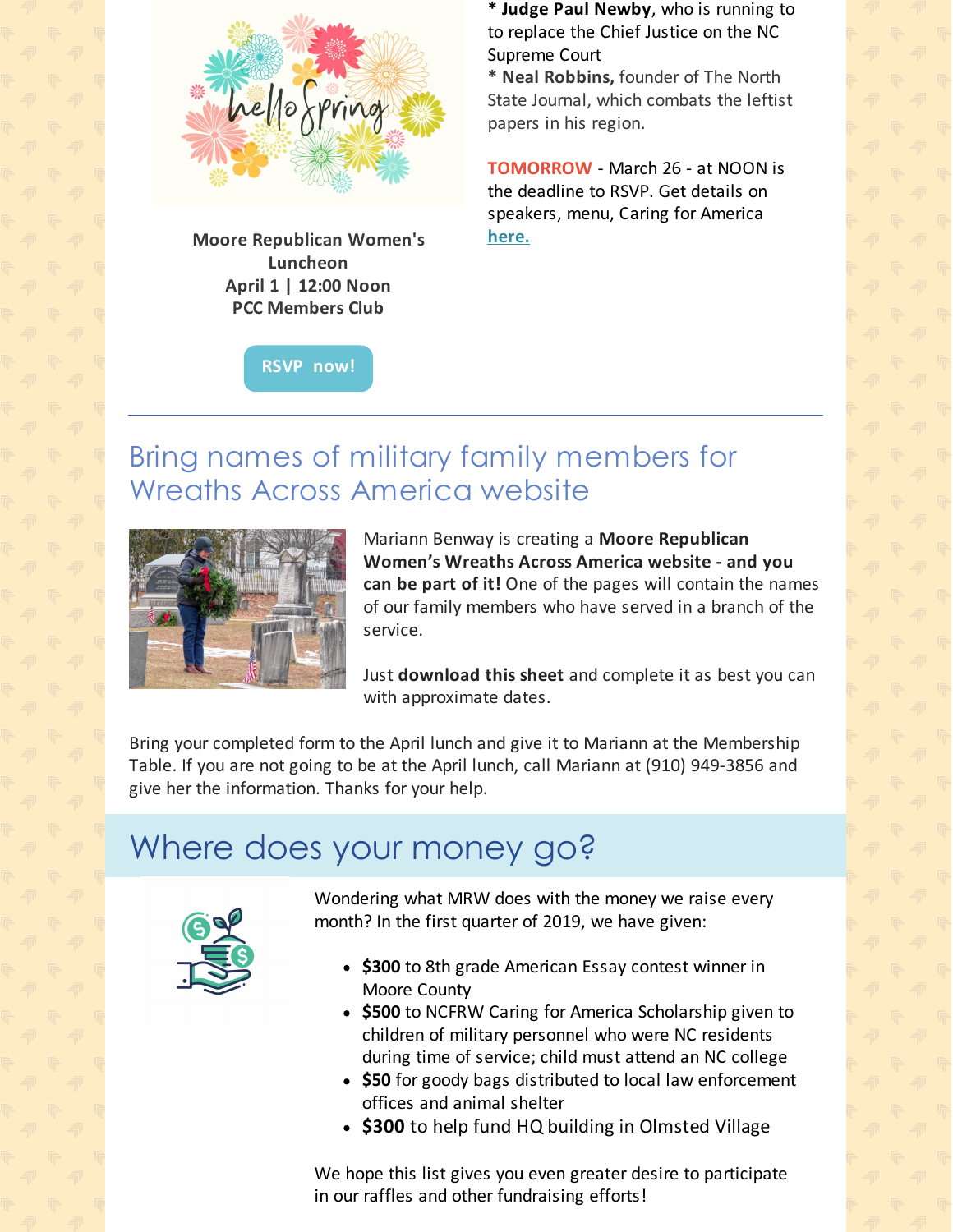## MRW Book Club meets April 8



Next book: Upstairs at the White House, My Life With the First Ladies by J. B. West and Mary Lynn Kotz

**4:00 p.m. Republican HQ Olmsted Village**

Everyone welcome to come and discuss!

## Moore County GOP calendar



#### **Want to get involved?**

Here are some of the events sponsored and/or attended by Moore County GOP organizations that are coming up in the next few months. We encourage you to attend - or better yet, volunteer! To volunteer, contact [Pauline](mailto:pbruno46@gmail.com) Bruno.

- April 8: MRW Book Club, 4:00, Moore GOP Headquarters
- April 13: NC 8th District [Convention](https://www.nc.gop/district_8_gop_convention), Montgomery HS, Biscoe, 2 pm
- April 27: [SpringFest](https://www.southernpines.biz/springfest) in Southern Pines, 10-4. Moore GOP, Moore Republican Men's Club and MRW will all host tents. We need volunteers!
- May 3-4: NCFRW Spring Meeting & Biennial [Convention](https://www.eventbrite.com/e/2019-ncfrw-spring-board-meeting-and-biennial-convention-tickets-57822311089), Asheville, NC
- May 6: MRW Luncheon featuring **Claire [Lopez](http://lopez.pundicity.com/about/)**, nationally known terrorism expert
- May 11: Buggy [Festival](https://www.ncfestivals.com/events/2019/carthage-buggy-festival), Carthage, Moore GOP tent opportunity.
- May 12: MRW Book Club, 4:00, Moore GOP Headquarters
- May 16: Moore Men's Republican Club Luncheon
- June 17: Moore Republican Men's Club annual golf outing (see below).

# GOP fun at the St. Paddy's Day parade

We had a great time at the 2019 St. Patrick's Parade in Pinehurst. Miriam Chu's amazing Elephant Float won 2nd place. MRW President Pauline Bruno is inside that Ellie the Elephant costume! And Tom Beddow (Chairman of the Moore County GOP) and Dr. Willie Chu helped drive the float. Thanks to all who came out to celebrate a fun day!